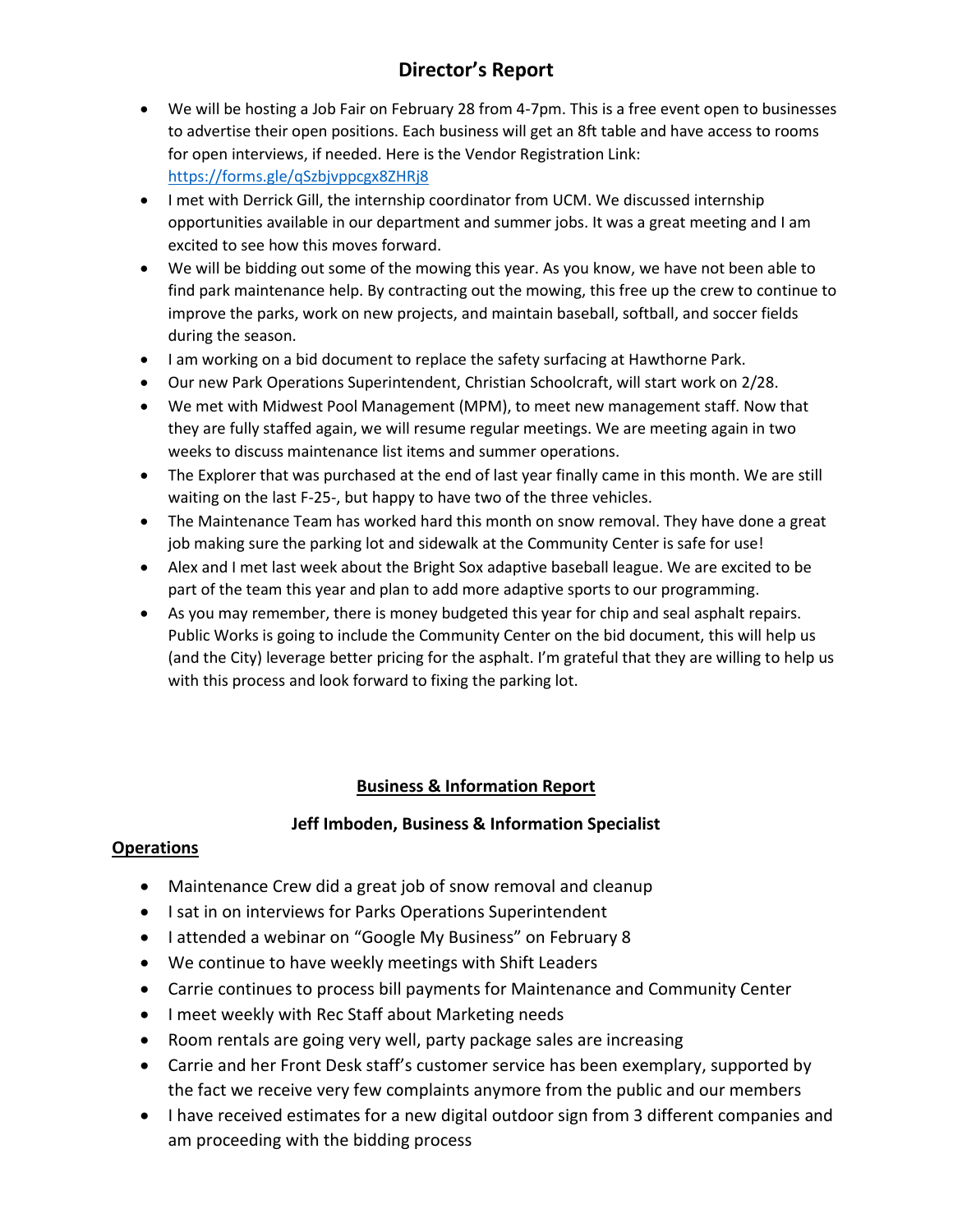### **Marketing**

- I'm working on the Summer Activity Guide; we plan on distribution in April
- Social Media We continue to follow a regular schedule for Facebook Posts, Twitter Tweets, Instagram posts, Texts and Email Newsletters. Statistics are as follows:
	- o 2-3 Facebook Posts daily; Statistics for the last 28 days include:
		- Currently 7,400 Followers; Demographics: 82% Female, 18% Male, largest age group 35-44, 2<sup>nd</sup> largest 25-34; those 2 age groups make up 55% of our Followers
		- Most of our followers are from Warrensburg, followed by Sedalia, Knob Noster, Holden, WAFB, Centerview and Kansas City
		- We have reached 11,897 people in the last 28 days
	- $\circ$  2-3 Twitter Tweets daily, with 2,345 Profile Visits in the last 28 days; # of Followers is 288
	- o We have increased to 895 Followers on Instagram
	- o We have 219 Followers on Textcaster
- We continue with our Friday FUNMail Email Newsletter. We have 4,503 Contacts on our current email list, with an Opening Rate consistently higher than the industry standard
- We continue advertising on KOKO 1450AM/107.9FM & 98.5 The Bar-FM which includes ads, daily on-air mentions and a monthly live interview on the Johnson County Today morning show on KOKO, 1st Tuesday of every month at 8:30am. Teresa still does the weekly Fit Tip on KOKO every Monday in the 6am and 5pm hours
- We continue to receive the most hits on the city website

# **Recreation Report**

### **Alex Threlkeld - Recreation Superintendent**

- Budgeting for FY 2023 with recreation supervisors
- Creating summer pool schedules for Nassif and WCC
- Creating a part-time employee discount policy
- Updated 2022 facility rentals and updating in ActiveNet to go live March  $1<sup>st</sup>$
- Currently reviewing Outside Team Policy
- Beginning application process for Summer Food Service Program
- Met with JCBS and RISE about taking on adaptive sports starting this summer with adaptable slow-pitch for individuals of all abilities
- Took and passed Certified Park and Recreation Professional exam
- Looking into a "thank you" for volunteer coaches (pool party, discounted sports registration, etc.)
- Met with HR about summer hiring needs, we will soon be hiring for:
	- o *Swim Instructors, Summer Day Camp Counselors, Camp Coordinator, Baseball/Softball Sports Officials, Site Supervisors, Scorekeepers, Group Fitness Instructors, Personal Trainers, Front Desk Attendants-WCC and Nassif, Concession Attendants, Park Maintenance 1 Part-Time, and Indoor Soccer Officials.*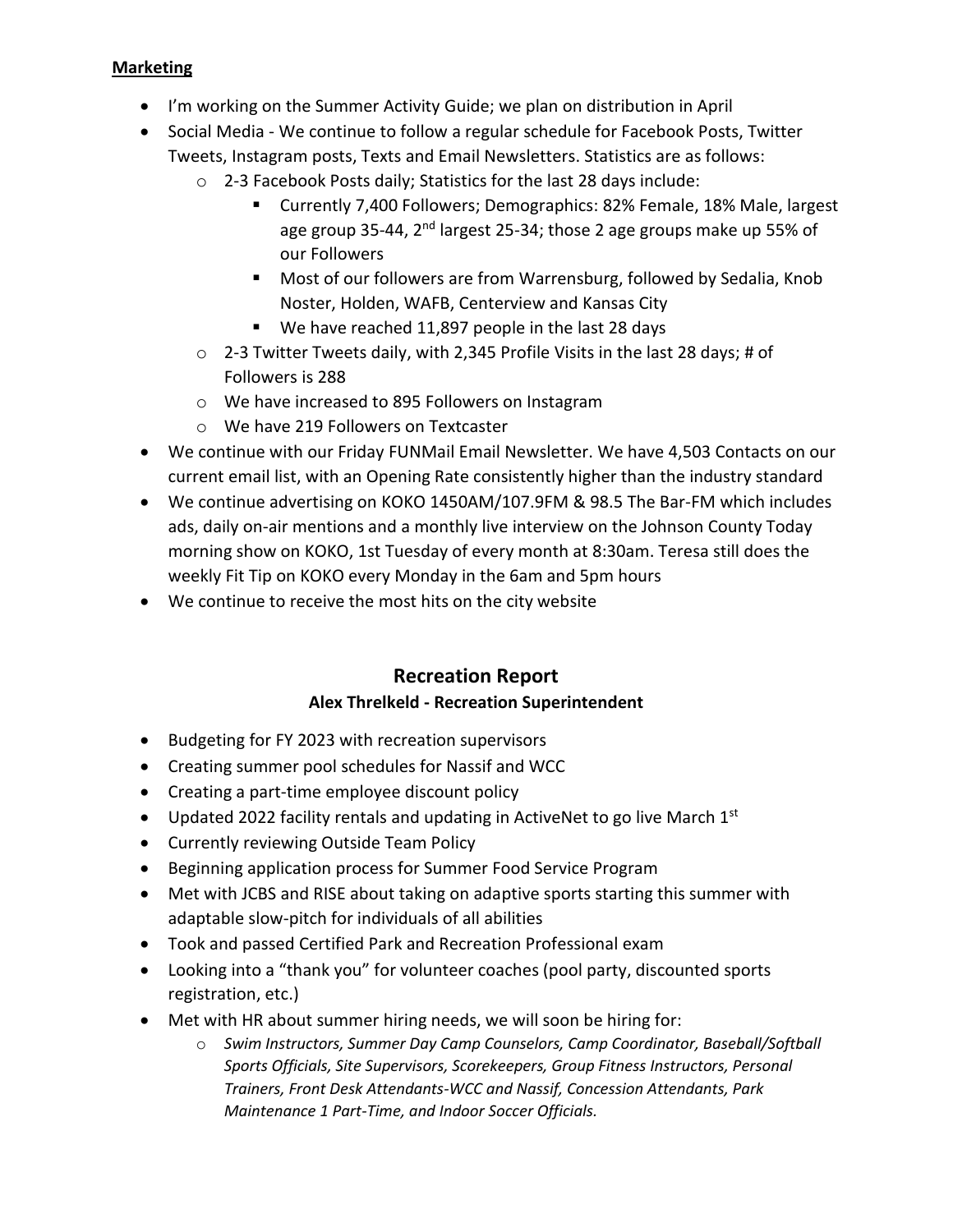### **Programs & Events**

- February Group swim session has begun 42 kids enrolled
- March swim session begins March  $7<sup>th</sup>$  Mondays & Wednesdays for 4 weeks
- Making changes to Summer Day Camp
- Held Kids Night in, February  $11<sup>th</sup> 14$  kids enrolled
- Planning Things that Go -March  $12<sup>th</sup>$
- Kids Night in -March  $4<sup>th</sup>$

### **Sports**

- Winter sports are about to begin playoffs
- Men's basketball league is in midseason. Playoffs begin March  $14<sup>th</sup>$
- Little Hoopsters 8-week session ends the week after Spring Break
- Currently hiring for basketball officials, scorekeepers, site supervisors
- Baseball, Softball, and Indoor Soccer registrations are now open
- Held mid-season coach meeting to discuss rules and updates

### **Fitness**

- Small Group Personal Training Beginner and Advanced Class Feb. 2nd-23rd.
- Updating personal training packet information, waiver and liability release forms, and cancellation policy.
- Hired Jessica Grant as an Aerobics Instructor and planning for summer staffing needs.
- KOKO Radio Show on Tuesday, February 1, 2022, with Recreation Staff.
- Adult Pickle Ball League open for March  $9<sup>th</sup>$  March 30<sup>th</sup>, tournament April 2<sup>nd</sup>.
- Home School PE starts in February on Tuesday and Thursday mornings for an hour for 4 weeks with 25 kids enrolled.